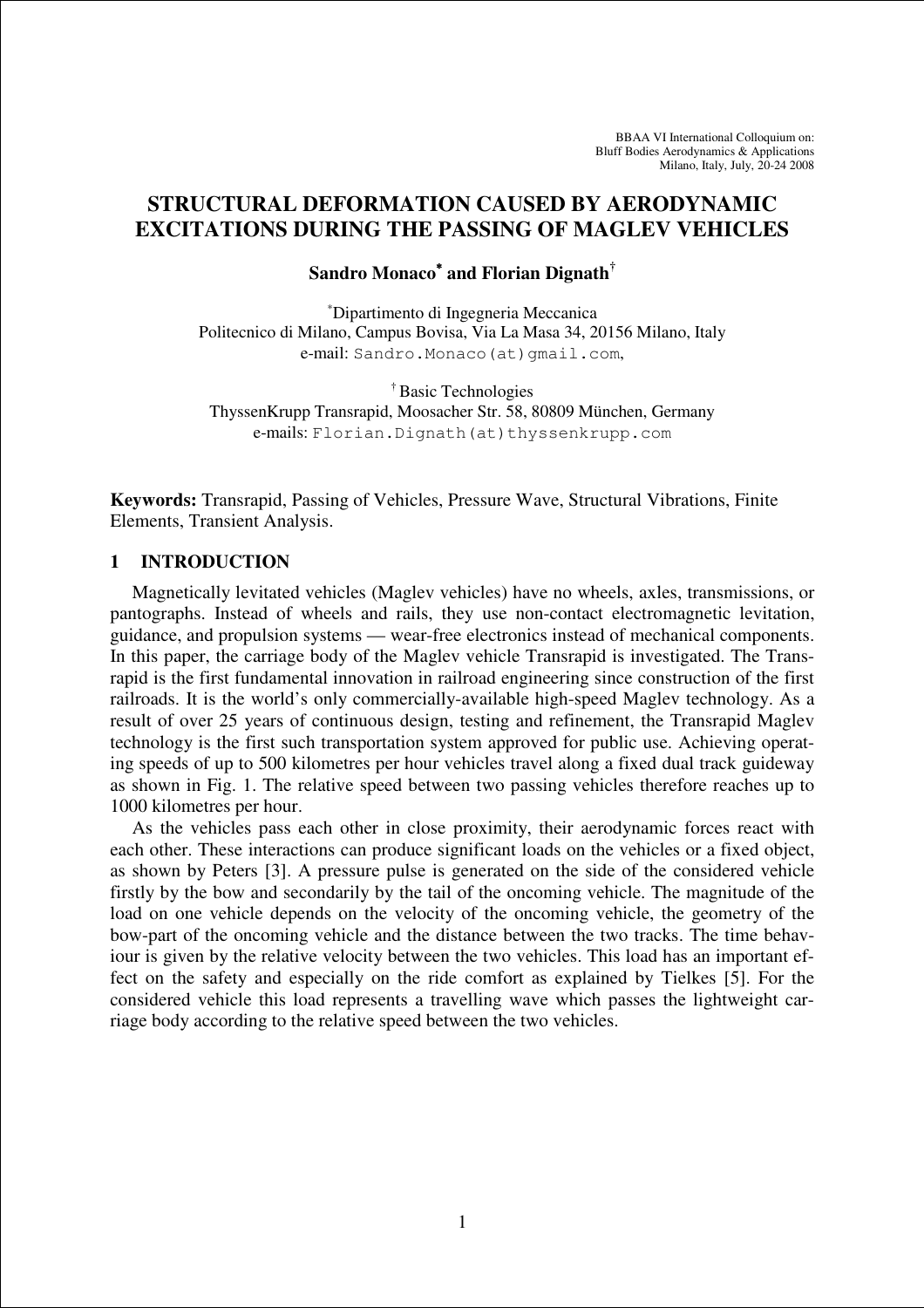

Fig. 1: Maglev vehicle Transrapid in Shanghai: Two vehicles passing each other at a relative speed up to 1000 km/h (image: Transrapid International)

This lightweight carriage body consists of three main components, bow, carriage body cell and sub-floor structure, as shown by Lobach [1]. The carriage body is manufactured in hybrid-building-method. The sub-floor structure supports the carriage body cell and houses the sub-floor facilities as well as signal and power cables. In this part of the train the distinctive elements of a maglev vehicles are housed: the electrical components for the control of the magnets and the power supply. An important aspect of the design of the Transrapid is the lightweight construction principle. The entire structure has to be as light as possible but at the same time stiff enough to support the loads acting on the structure by high-speed travelling. The lightness is fundamental for a high-speed transportation system because the necessary propulsion power is proportional to the weight. In order to reach a low weight the whole body consists of aluminium profiles and composite sandwich structures.

The travelling pressure wave excites structural vibrations of the carriage side wall. The amplitudes of the structural vibrations can be several times larger than the static deformations if the velocity of the pressure wave corresponds to an Eigenmode of the carriage body. Structural stresses and a decreased life time of the structure could be a consequence.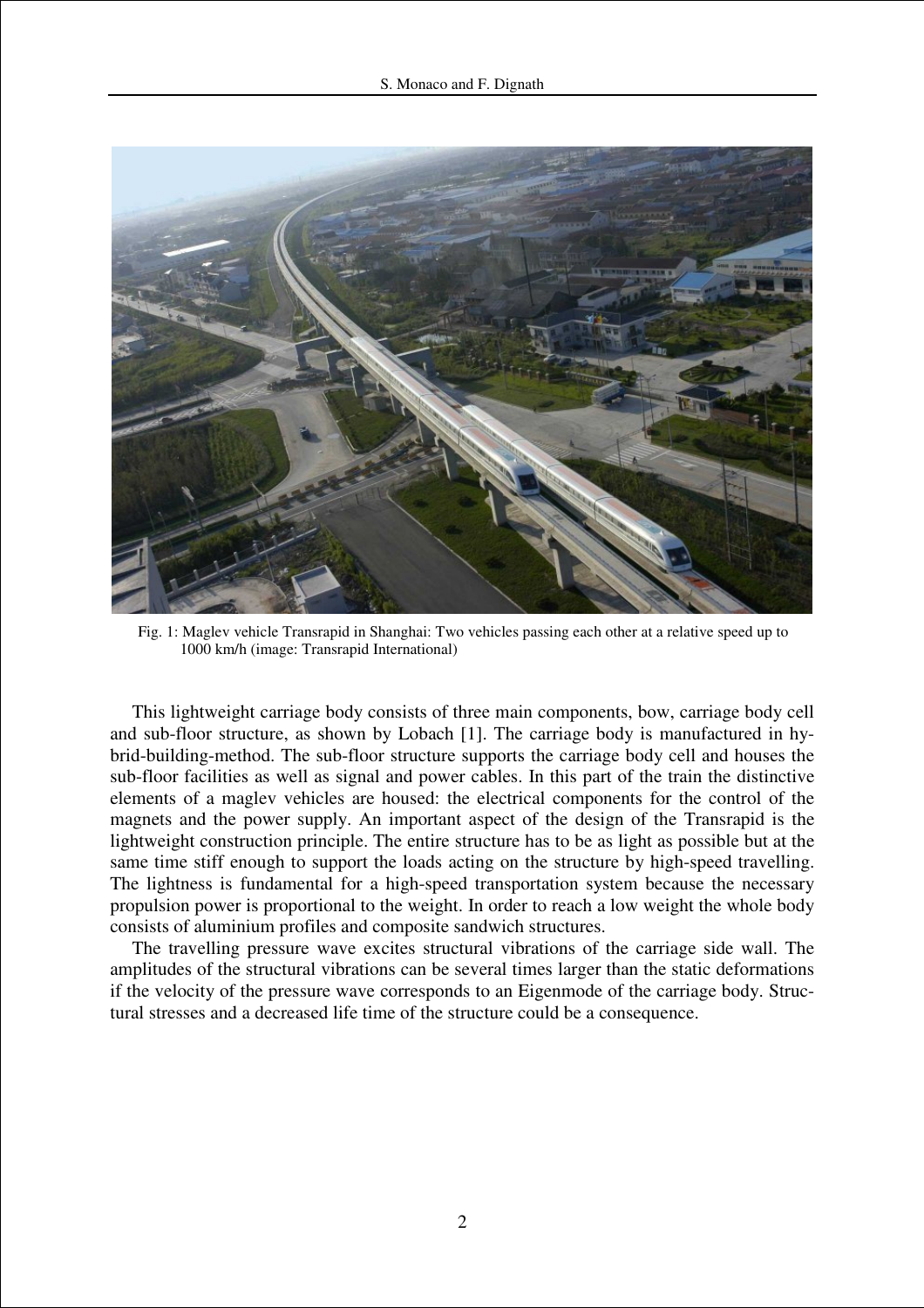## **2 METHOD OF ANALYSIS**

In order to analyse the dependency of the structural deformations on the parameters of the vehicle and its operation, transient FE-computations are conducted within the work of a Master Thesis [2]. These computations yield the deformations of the carriage body caused by loads generated by passing maglev trains in relationship with their relative speed. The pressure loads were verified by measurements at the Transrapid vehicle TR08 in Shanghai during test runs and are applied as external forces.



Fig. 2: FE-model of the carriage body. Deformation (shown exaggerated) caused by the pressure wave at one instance of the transient analysis

Since the geometry of the carriage body is characterised by thin sandwich walls with large surfaces an important aspect of the presented work is the creation of an efficient FE-Model which allows the computation of dynamic transient calculations, see Fig. 2. A combination of shell elements with layered 3D volume elements was developed in order to use the advantages of 2D-modelling of thin sheets with 3D-structural properties of sandwich structures and aluminium profiles. To obtain an efficient and at the same time accurate FE-Model a detailed analysis of each single part and module was executed. The overall model allows a full transient analysis of a complete carriage body loaded by the pressure wave within one hour of computation time using a PC with dual Pentium D, 3 GHz processor. As an example, the deformation at a specific time point is shown together with the FE-model in Fig. 2.